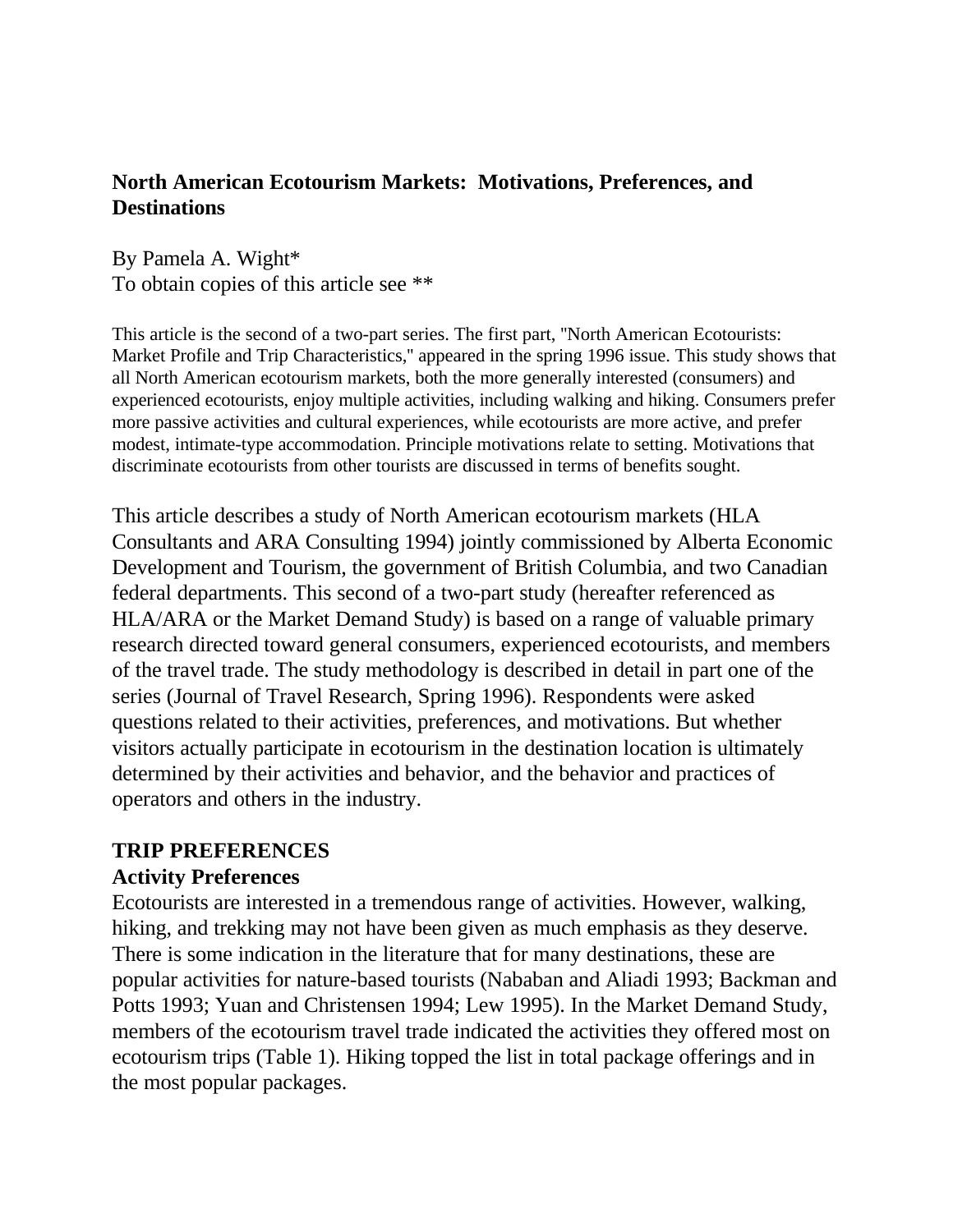Similarly, both consumers and ecotourists rate hiking as their most preferred activity (Table 2). When walking, hiking, and backpacking responses are grouped together, clearly they are the most popular activities. Of particular interest for both groups is the preference listed for the next trip, which by definition was to be primarily an ecotourism vacation. The intention to hike increases substantially with both groups.

Water-based activities are also important, particularly to the experienced ecotourist. The travel trade activity lists also include a considerable number of water-based activities.

The activity preference results show that a range of activities are desired by ecotourists. This is supported by a Tourism Canada (1995) survey of the adventure travel product in Canada, where product specialties were trail riding, canoeing, nature observation, and wildlife viewing. Nature tourism and ecotourism activities are thus seen to be very important components in the mix of so-called adventure product experiences.

The ecotourists' desire for multiactivity vacations echoes other findings that international tourists (particularly longhaul) favor multiple-stop vacations (Ayala 1995). They are interested in more than one type of activity for their next vacation and, although they are interested in ecotourism, they expect to incorporate other experiences into their total trip.

The inclusion of questions about both last trip and next trip preferences lends a dynamic element to ecotourism market research for the first time. Respondents indicate that not only would they prefer multiple activities, but they would choose to increase the number of activities between the last and the next trip. There are also preference changes for both the consumers and the ecotourists. The consumers' preferences tend to move in the direction of the ecotourists' preferred activities. This supports similar suggestions made in the literature (Reingold 1993; Lew 1995).

These findings are important both from a destination-wide perspective and from an individual operator perspective, when product package options are put together. Operators need either to offer a wide range of experiences or options, or to develop product linkages with others who can provide complementary experiences.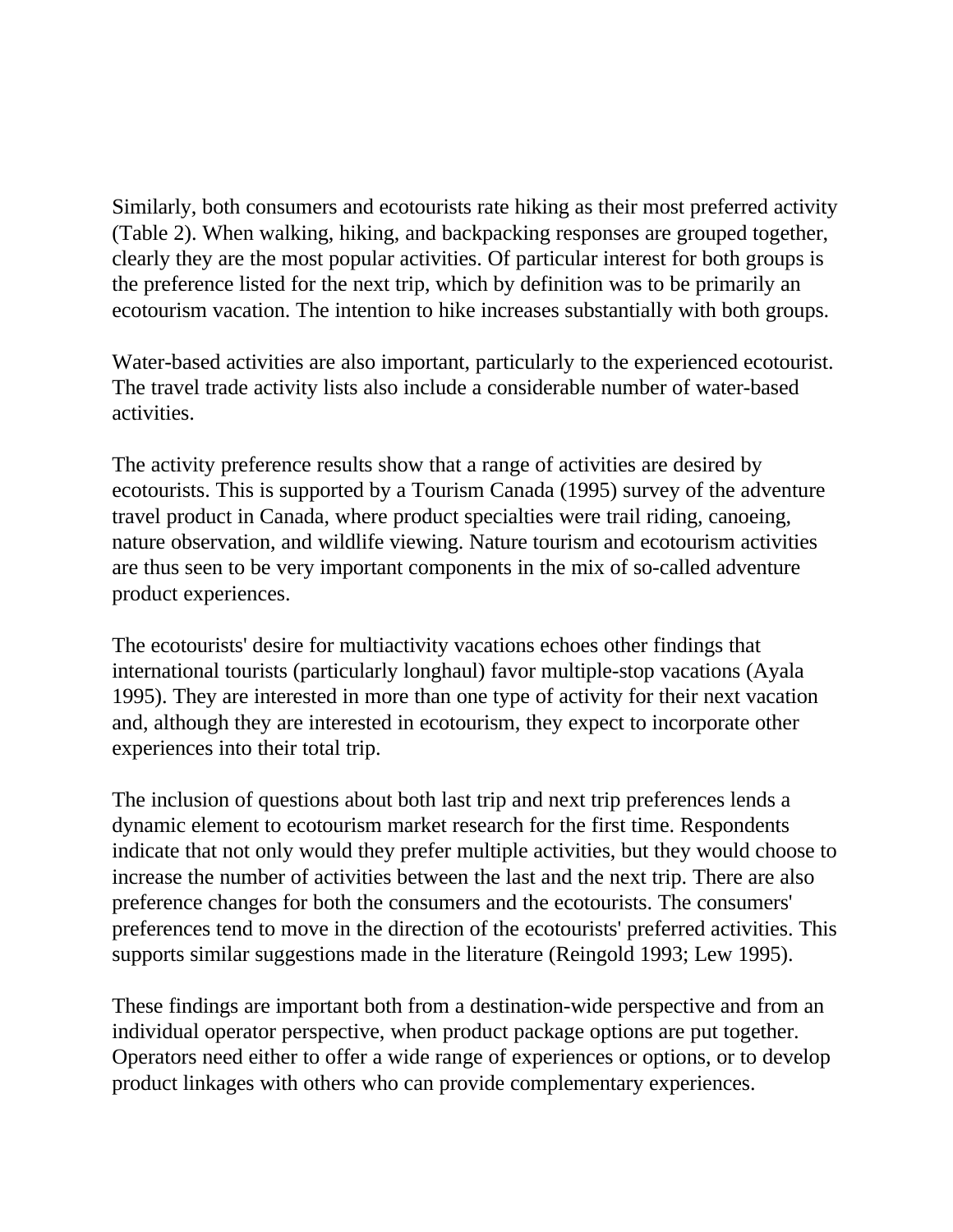#### **Accommodation Preferences**

The Market Demand Study found that a range of accommodation were desired. The survey of general consumers tends to support the need for conventional accommodation, since 56% of respondents (42% of responses) preferred hotels/motels; however, they also selected a range of other camping and fixed-roof options (Table 3). It is possible that the degree to which hotels/motels are mentioned by general consumers is influenced by their previous experience and by the accommodation supply, rather than representing actual demand. In addition, the consumer survey was administered by telephone (a disincentive to multiple responses), unlike the ecotourist survey, which was conducted by mail.

Accommodation preference may also be influenced by factors such as travel party, destination, or trip purpose. For example, consumers traveled with children more often than did ecotourists (a representative consumer comment was ''with buddies, a backpack and tent; with wife, a trailer park; with kids, a motel''). Consumer comments about influence of destination included ''in Yosemite, want a cabin; in Hong Kong, want hotel/motel'' and ''like something suited to country it is in.'' Comments about purpose included ''if nature trip, want cabin; if sightseeing, want hotel.''

By comparison, hotels/motels were only 12% of the total number of responses (41% of respondents) for experienced ecotourists. They were far more likely to select from a range of intimate, adventure-type accommodations, such as cabins, lodges/inns, camping, bed and breakfasts, or ranches. This range has been discussed as a spectrum of ecotourism accommodation (Wight 1993b).

Of possibly greater significance than the desire for adventure-type accommodation, is the number of responses made by each respondent (3.5). The travel trade focus group interviews and other evidence (HLA Consultants 1994) support the conclusion that the overall vacation experience seems to be the determinant for the accommodation; the accommodation is not the critical determinant. For example, European travel trade customers generally want comfortable accommodation that has character. However, they are prepared to ''rough it'' if this is part of the experience (ARA Consulting Group 1991). The notion of accommodation as part of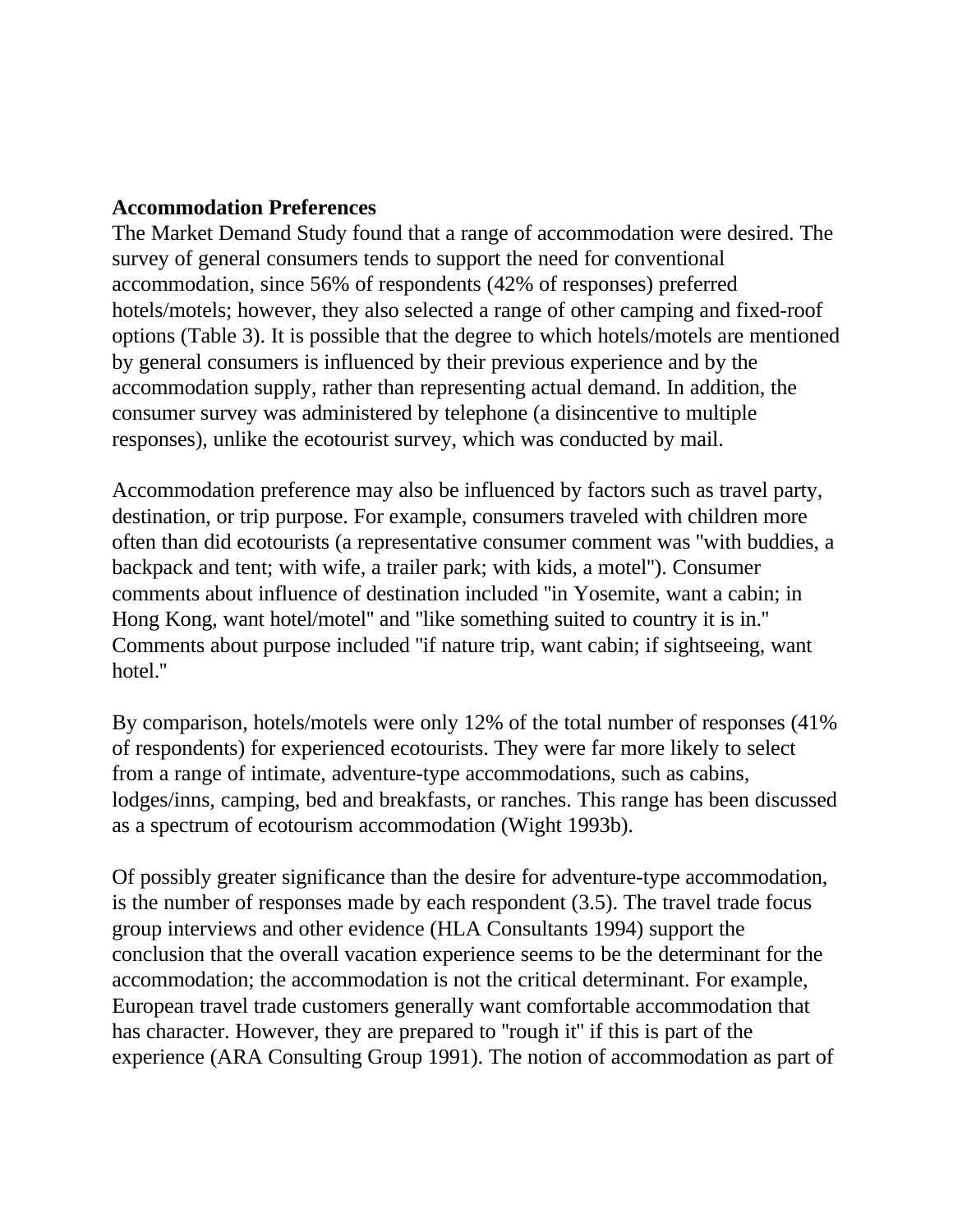the experience is also supported by the fact that camping was given as an activity by one-fifth of both consumers and ecotourists.

Other research has alluded to the desire for accommodation that is intimate and varied. Silverberg, Backman, and Backman (1994), in their study of nature-based tourists, found that preferences range from ''condos to campgrounds.'' Ingram and Durst (1989) found that there was relatively high use of rural and village-level accommodation in their study of natureoriented tour operations: 40% rural/village; 27% camping; 21% luxury hotels; and 33% other hotels. In a Tourism Canada (1995) survey of adventure operators, the most popular form of accommodation was cabins/cottages (41%), followed by tents (40%).

Wight (1995a, 1995b) discusses considerations relevant to providing ecotourism accommodations, including the accommodation type (is it more rustic, intimate, and adventure-type, that is, representative of its setting?) and the environmental sensitivity (does it demonstrate credibility and sensitivity to the environment, regarding internal ''green'' or conservation practices?). Accommodation is part of the infrastructure necessary for the ecotourist to be able to stay overnight in the area. But the ''add-ons'' (type, programs, activities, interpretation, and environmental sensitivity) will determine whether the accommodation is regarded as an extension of the ecotourism experience, worthy of a recommendation or return visit. Such qualities and add-ons enable the operator to promote and encourage extended stays. For example, after introducing a comprehensive list of nature tours and activities, the Coconut Beach Rainforest Resort in Australia experienced a 30% increase in average length of stay (Kerr 1992).

### **Luxury Preferences**

In a Tourism Canada (1995) adventure survey, 44% of operators, when asked about the services they provided, indicated basic utilities (e.g., running water, electricity, showers, or washrooms). Most market segments do not prefer luxury. This was confirmed by the HLA/ARA surveys and by the travel trade focus group interviews. All groups preferred middle-range levels of luxury (consumers 60%, ecotourists 56%), followed by basic/budget. Only 9% of consumers and 6% of ecotourists wanted luxury. Representative consumer comments included ''something in middle, not too classy,'' or ''want small affordable place, not looking for much comfort as would be out hiking and enjoying evening.''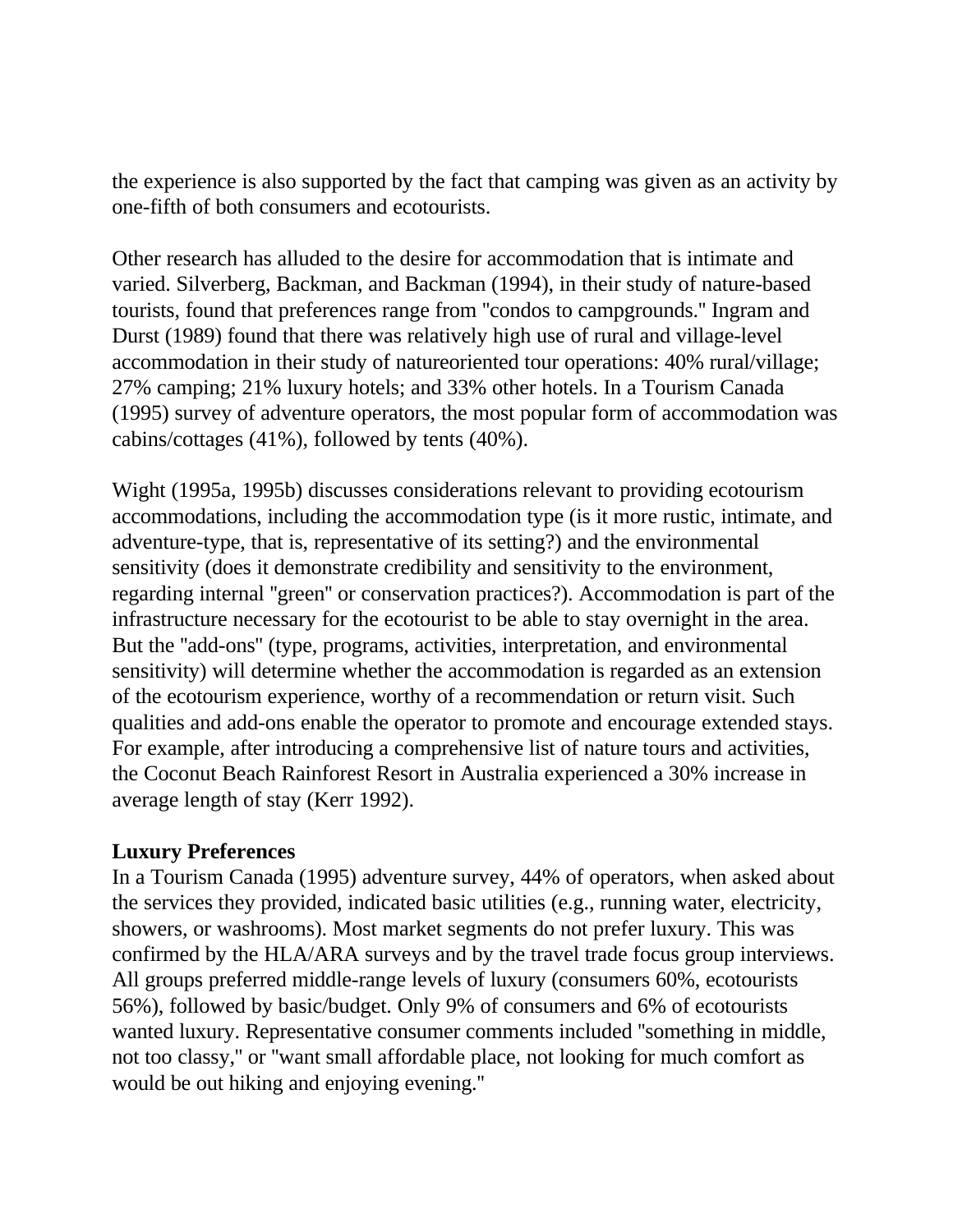The literature provides support for these findings. One piece of market research divided Americans into five psychographic motivational groups. Nature-based travel, including ecotourism, was associated with a group called ''get away active.'' Among other traits, the accommodations for this group tended more toward the rustic than the lavish (Reingold 1993). Nababan and Aliadi (1993) point out for Indonesia, ''appropriate accommodations for the (nature tourism) sites should be motels, cottages, and other small lodging types, instead of five-star hotels.'' Pearce and Wilson (1995) also found that wildlife viewers tended to spend a greater proportion of their time in more modest forms of accommodation.

While ecotourists are fairly flexible on the type of accommodation they accept, they often want a higher degree of comfort at the end of their trip. For example, after a week of hiking, hikers want amenities like a bed and a tub or shower (Sorensen 1993). Consumers made such comments as ''like to camp, but come back to a nice hotel.''

### **IMPORTANT ELEMENTS OF TRIP**

Respondents were asked to rate the importance of various features on a five-point Likert scale. A wilderness setting was the most important feature for the experienced ecotourism traveler, followed by wildlife viewing, hiking/trekking, and visiting national park/other protected area (Table 4). The features most important to the general consumer were very similar: casual walking, wildlife viewing, learning about other cultures, visiting national park/other protected area, and wilderness setting.

Members of the travel trade were asked to rank the most important product characteristics. Again, the setting had very critical importance, with a wilderness setting ranked first, followed by guides, outdoor activities, all-inclusive package, park/protected area, interpretive/educational programs, cultural experiences, and ability to communicate in client's language. When the travel trade members were asked to select the top three product characteristics, the results duplicated the importance rating results: wilderness setting, guides, outdoor activities (see Exhibit). There were minor differences when examined by country of origin; for example, parks and protected areas were mentioned most frequently by overseas respondents. When the results were examined by the degree to which firms specialized in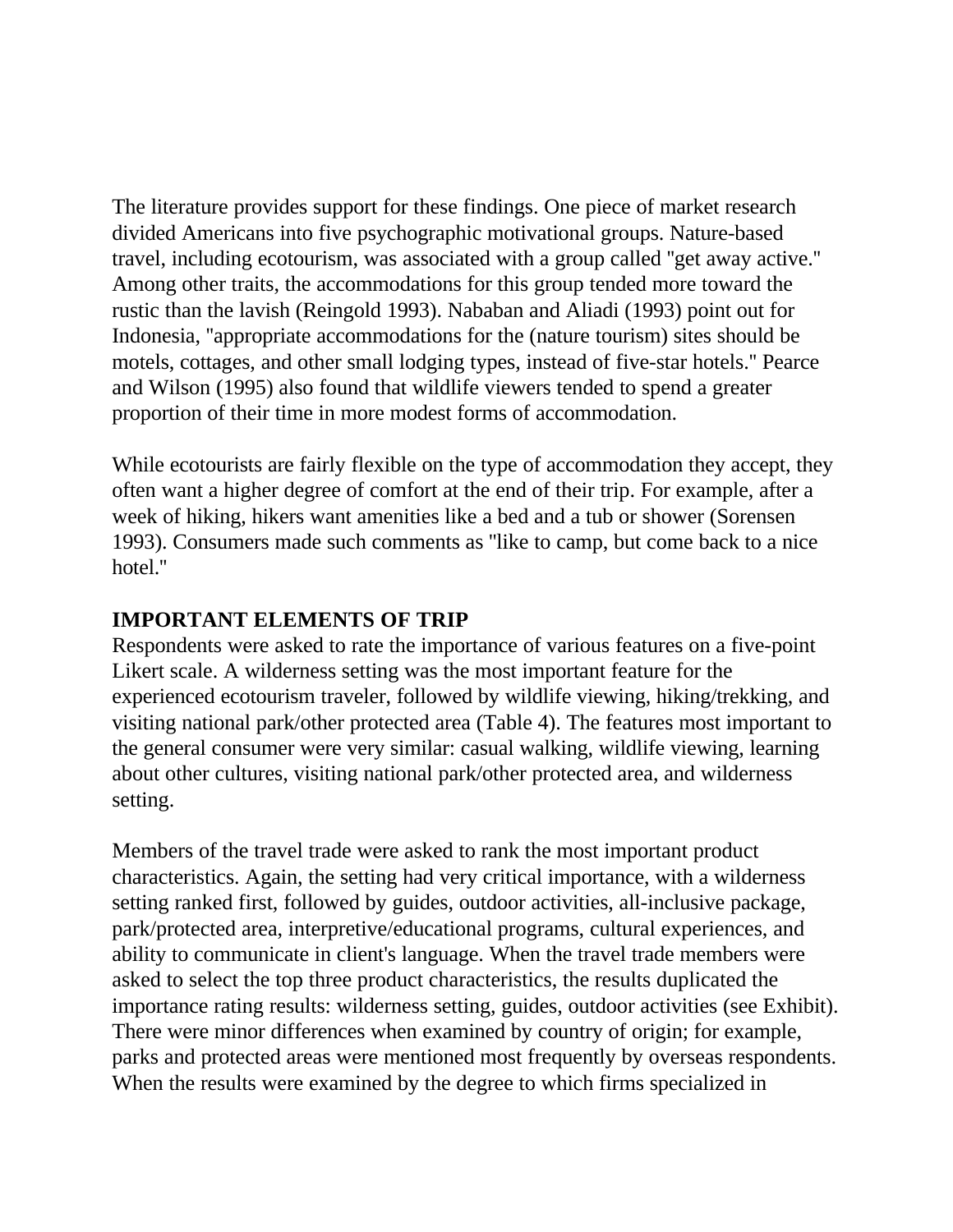ecotourism product, those that catered to fewer ecotourists rated parks and protected areas higher. Those elements sought in cultural experiences were viewing artifacts (e.g., petroglyphs), visiting ruins and museums, learning about the history of an area, visiting villages, and contacting local people.

Activities that ecotourism markets see as important range widely and include landand water-based, active and passive, and general and specialized activities. Of those ranked highest for each group, three common important activities were casual walking, wildlife viewing, and hiking/trekking.

Walking/Hiking/Trekking. When the importance of a range of activities and services was rated, experienced ecotourists rated casual walking sixth in importance and hiking/trekking third; general consumers rated walking first and hiking/trekking fifth. This reinforces the earlier findings describing a high desire to walk and hike.

Wildlife Viewing. While not being mentioned very frequently regarding activity preferences, wildlife viewing was subsequently rated second highest in degree of importance to the trip for both groups. Wildlife viewing is featured in one-fourth of the most popular travel trade packages. Similarly, ARA Consulting Group (1991) found that almost all those in the adventure-oriented travel trade surveyed felt wildlife was one of the Yukon's products with the greatest future appeal and potential.

Guides and Interpretation. Quality guides are extremely important for ecotourism (Henning 1993), with skills in language, natural and cultural history, environmental interpretation, communications, service, and ethical principles rated as highly desirable. The general consumer ranked guides and interpretive programs as somewhat more important (seventh) than did experienced ecotourists (eighth). Members of the travel trade felt that important features of interpretive programs should include natural history, human history, environmental politics (discussions with clients), rangers/experts, learning skills, and reference materials.

An example of the importance of interpretation is found in a survey of Canadian ecotourists to Kenya. They were dissatisfied with only one element of their trip - lack of information on conservation issues. ''This suggests a weakness in the interpretation programs of both the safari operators and the parks visited''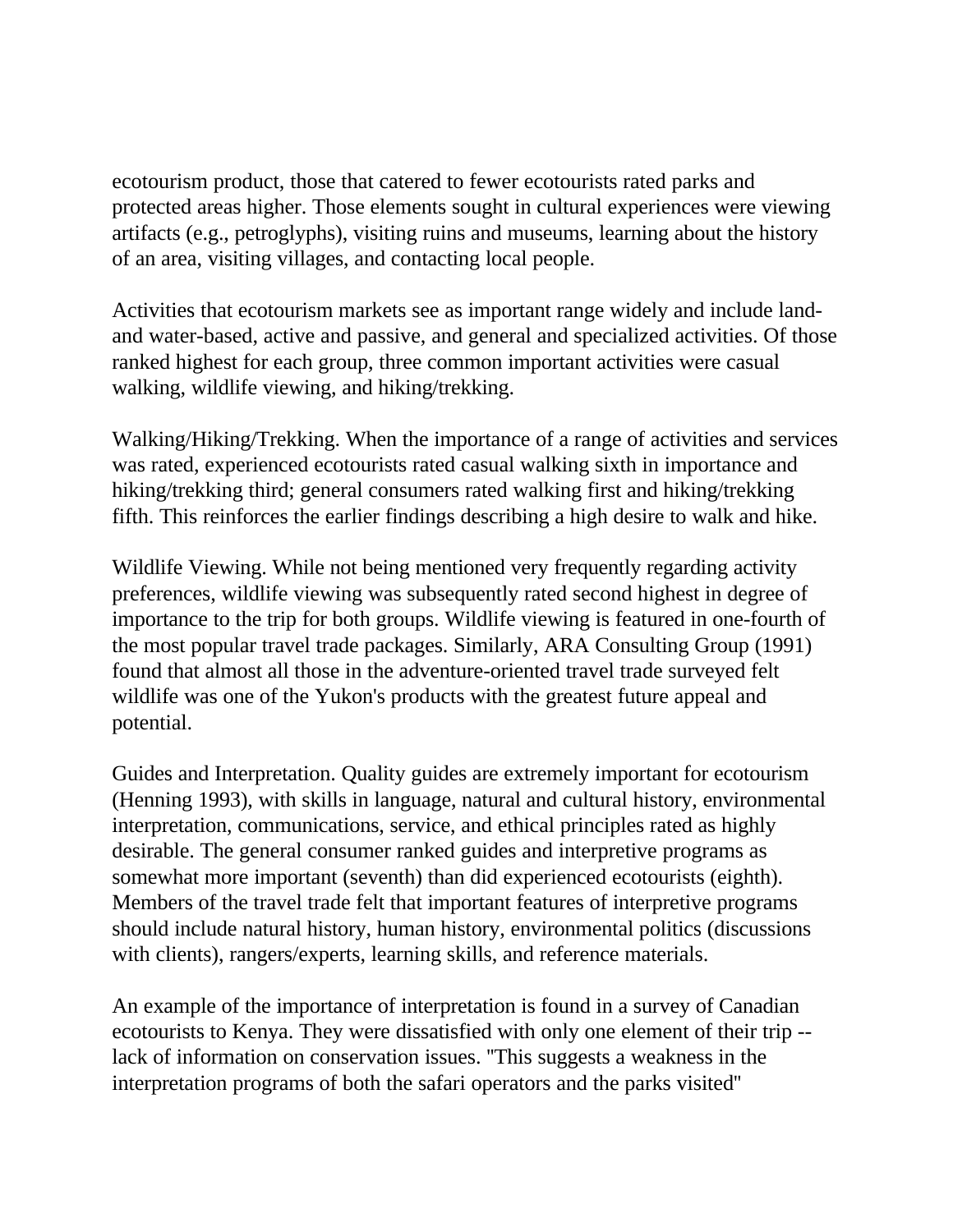(Ballantine and Eagles 1994). In Tasmania, operators underestimated the value clients placed on guides' interpretation of the environment and land management (Gardner and McArthur 1995). Loker (1993) found that one of the most common complaints by backpackers was that organized tours lacked adequate explanation and interpretation. Similarly, 10% of experienced ecotourism travelers mentioned that high quality guides were a major travel concern.

Parks and Protected Areas. Visiting a park or protected area had the fourth highest ranking, both with the general consumers and the experienced ecotourists. In addition, parks and protected areas were identified (unprompted) by both groups as one of the reasons for taking an ecotourism vacation. That is, visiting parks is viewed as both a reason for the trip and an activity on the trip.

Setting is of paramount importance to the ecotourism experience. It is interesting to note that parks often provide the very qualities sought by ecotourists, when one considers the top-rated factors indicated by respondents -- wilderness, wildlife, walking and hiking, and visiting protected areas. The respondents interested in parks are also more willing than the total sample, on average, to pay more for their ecotourism experiences.

# **MARKET MOTIVATIONS AND BENEFITS SOUGHT Motivations and Reasons for Trip**

Reasons and motivations for ecotourism vacations are dynamic (Wight 1995d), may incorporate many categories of variables, and may relate to a variety of elements, such as destinations, specific market segments, preferred activities, education, qualities of place, or other reasons.

Multiple Reasons and Motivations May Exist. All of the major trip reasons provided in the study can be grouped into four general categories: nature-related, outdoor activityrelated, cultural activity-related, and other, as determined by an open-ended question (Table 5). The opportunity to enjoy scenery and/or nature was the number one reason for the next ecotourism vacation for almost half the consumers and ecotourists. The general consumer tends to be more interested in culture-related activities, while the experienced ecotourism traveler tends to be more interested in outdoor-related activities. However, it is evident that there were multiple motivations.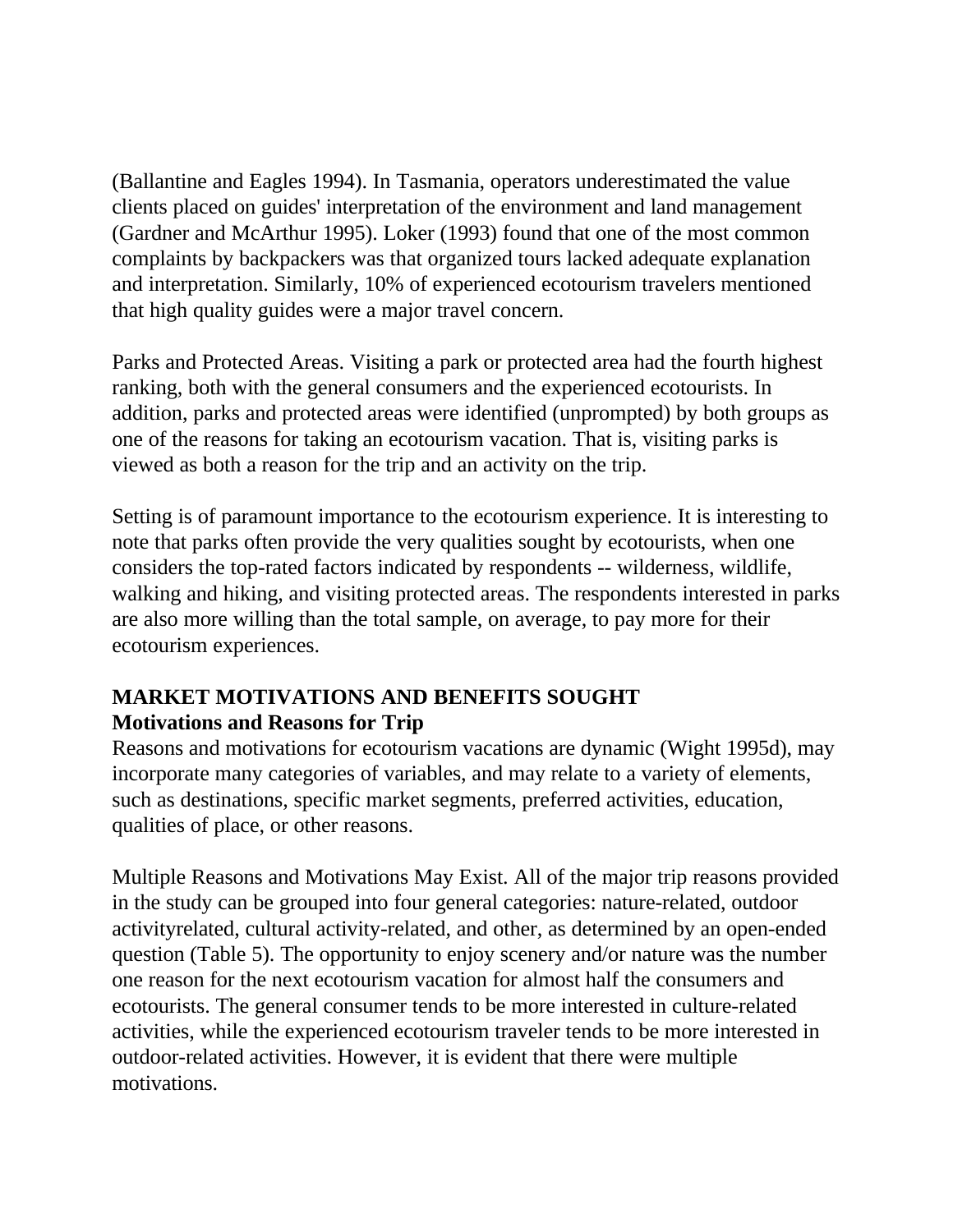Reasons for Travel Are Dynamic. For both the ecotourist and the general traveler, the opportunity to enjoy scenery/ nature is the primary reason for taking their next ecotourism vacation. The importance of this reason has doubled for the general consumer traveler, 22% of whom gave ''enjoy scenery'' as the reason for their last trip, but 45% gave this as the reason for their next trip, a figure identical to the responses of the experienced ecotourists. Other notable increases in interest (roughly doubling) relate to new experiences/ places, wildlife viewing, see mountains, experience cultural attractions, and study or learn about nature or cultures. Of note is the decline in conventional reasons for travel, such as rest/relax/get away (40% to 13%) and visit family/friends (31% to 11%). These responses all move strongly in the direction of the experienced ecotourists' responses.

Of particular note is the importance of wilderness. While this did not even rate as a reason for the consumers' last trip, it became a reason for 12% of respondents for their next trip -- a result almost identical to that of the experienced ecotourist. Also of note is the importance of cultural experiences or attractions for the general consumer, which has become more important than for the experienced ecotourist. Those in the industry should examine the experienced ecotourists' preferences, since there is a tendency for the mainstream markets to ''follow'' the ecotourists' lead.

Reasons and Motivations May Vary by Destination. Eagles and Cascagnette (1995), in presenting the motivations of Canadian ecotourists, found that tropical forests ranked fourth (since at least one-third of all their respondents were destined for Costa Rica and Africa, this finding is hardly surprising). Similarly, in the HLA/ARA study, ''seeing the mountains'' was the appeal for 15% of general consumers when considering their next destination, but this response rose considerably for those consumers who selected British Columbia (22%) and Alberta (31%) as their next destinations.

Reasons and Motivations May Vary by Target Market. The literature reports that ecotourists have different motivations than the traditional traveler (Eagles 1992; Fennel and Smale 1992). Reingold (1993) cites sources that refer to the ''growing dissatisfaction with traditional sightseeing'' and give ''life enhancement'' as the chief vacation goal for 40% of travelers interviewed. Hall and Weiler (1992) discuss the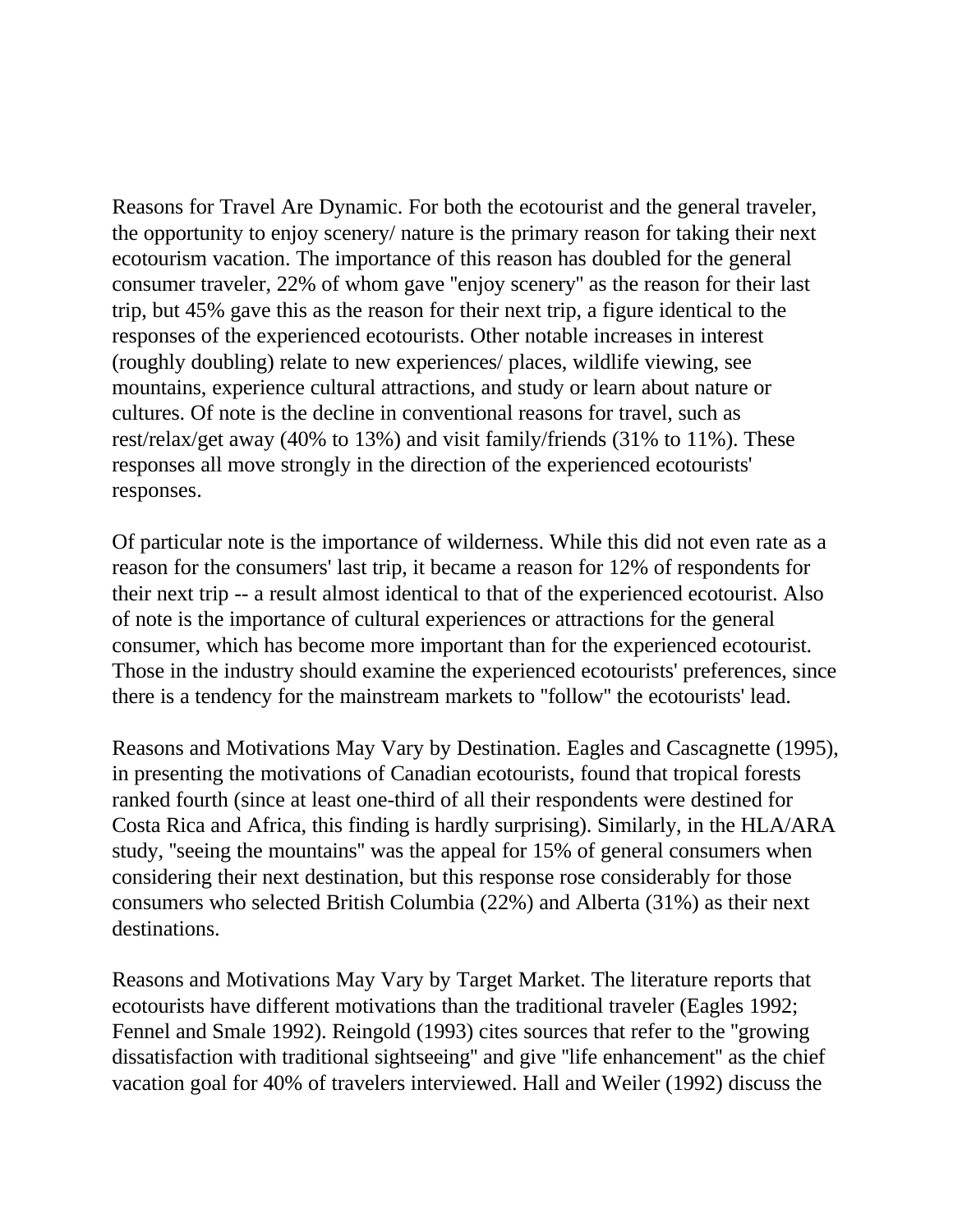special interest tourist's ''common desire for authenticity, immersion in the cultural and/or physical environment, and the pursuit of environmental and experiential quality. These characteristics may be distinguished by educational and cultural motivations, and by a desire to experience novelty and uniqueness as part of the travel experience'' (p. 8). Indeed, the latter element (new experiences/places) is a reason given by onefourth of all ecotourists for going on their next ecotourism trip (Table 5).

### **Benefits Sought**

Ecotourists seek a range of products, but it is clear that the setting (which includes wildlife viewing) is of paramount importance to an ecotourism experience -- 45% for both general consumers and ecotourists (Fennell and Smale 1992; Boo 1990; Eagles 1992; HLA Consultants 1994; Allcock et al. 1994; ARA Consulting Group 1994). It may be, however, that the setting is also critical to other, more traditional types of travelers (e.g., travelers to urban or resort destinations). It is important, therefore, to discover those features that distinguish between ecotourists and other types of travelers, to determine the benefits that ecotourists seek (Wight 1995c). These will be the elements to provide in a package and also to feature in promotional activities. Thus, it is important not only to differentiate products to respond to market segments (e.g., adventure versus natural history), but also to do so through a benefits-sought approach.

Crossley and Lee (1994) found that ecotourists could be differentiated from mass tourists in terms of characteristics and trip preferences, and benefits sought. They developed a continuum from ''primitive nature to entertainment.'' Many of the findings of the HLA/ARA study support those of Crossley and Lee. According to Crossley and Lee (1994), benefits found to have the most discriminating power between ecotourists and mass tourists were found to be on the primitive nature end of the continuum. In addition, benefits with little discriminating power are ''saw beautiful landscape and scenery'' (enjoy scenery/nature; see mountains/scenery, HLA/ARA) and ''increased knowledge about the destination's history or culture'' (experience cultural attractions/events/ activities, HLA/ARA).

Crossley and Lee suggest that these findings indicate that environmental and cultural concerns are not limited to ecotourists. Setting and cultures may be very important features of a trip (and, indeed, are demonstrated as such in the Market Demand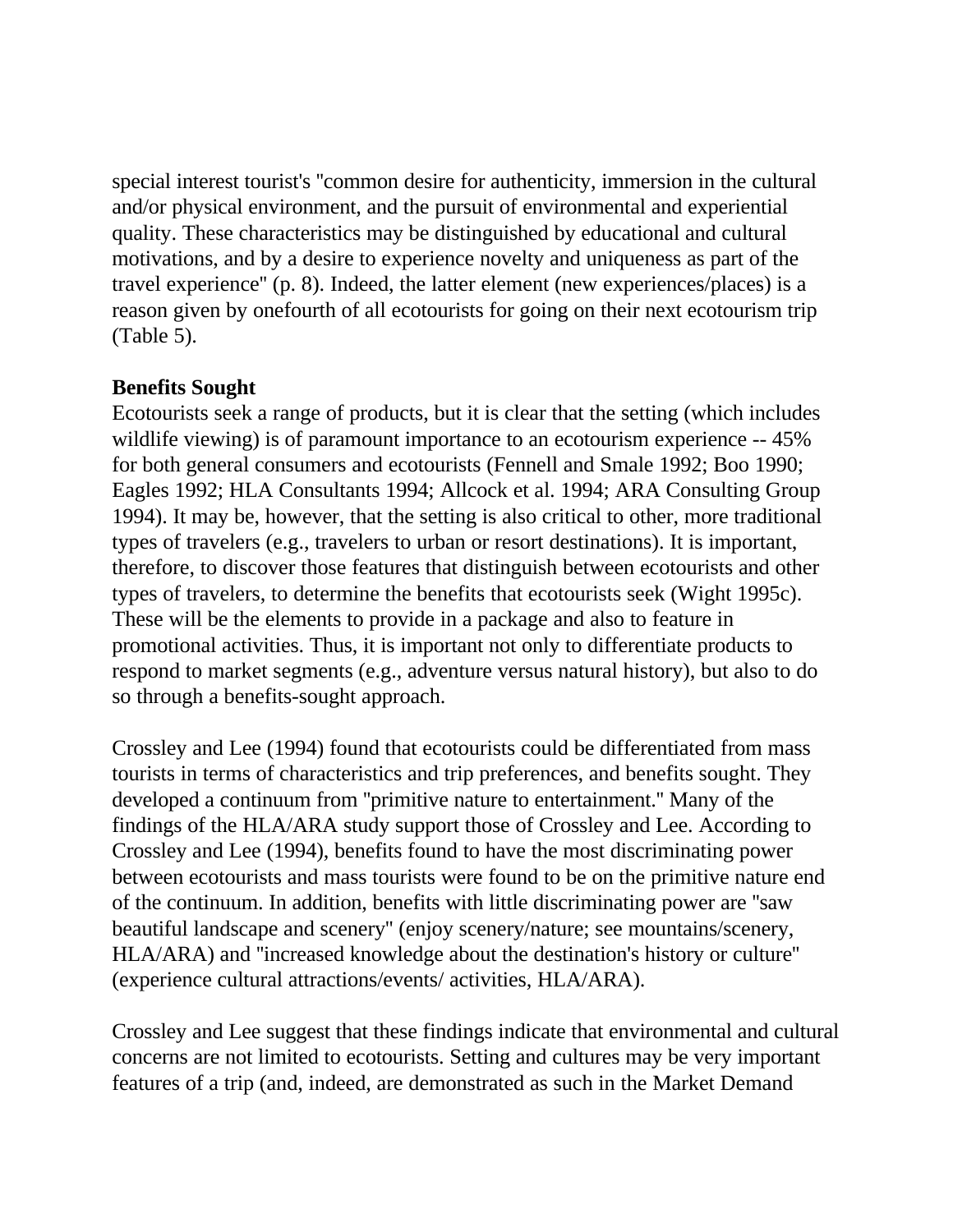Study), yet they do not necessarily assist in product differentiation. Thus, while operators may wish to highlight the setting attributes of their product, they should take care to emphasize relevant attributes on the benefitssought continuum to differentiate their product.

Figure 1 represents a benefits-sought continuum, where similar benefits from both studies are placed side by side using the language unique to each study. Only those benefits with discriminating power are presented.

# **PREFERRED ECOTOURISM VACATION DESTINATIONS**

### **Previous Ecotourism Destinations**

Popular belief, as well as much of the research to date, has held that tropical and developing countries are the prime destinations for ecotourism markets. Yee (1992), in a study of North America-based nature-oriented tour operators, found that North America accounted for only 13% of 48 package destinations. Since these findings are based on a very small sample  $(n = 24)$ , they should not be extrapolated to all ecotourists; the findings may be indicative rather than representative of North American operators. Yet both Yee's and Ingram and Durst's (1989) findings indicate that up to four years ago the nature-oriented U.S. travel trade did not view North America as a top destination for its clients.

By contrast, in the HLA/ARA study, members of the travel trade  $(n = 118)$  were asked to provide the destinations of their top three nature/adventure/culture packages. It was found that demand for First World destinations was high, with 48% of total packages in the United States and 37% in Canada.

The Market Demand Study asked consumers about the location of their last ecotourism vacation. Again, North American destinations were prominent (Table 6). Only a small percentage of general consumers had gone to the more exotic destinations, such as South and Central America, Africa, or Asia. In addition, the study found a varying propensity to travel to certain destinations. For example, Toronto residents traveled outside Canada more than Winnipeg residents (68% versus 34%) for their ecotourism vacation; residents of Chicago and Dallas mostly selected U.S. destinations (74% and 71%, respectively); San Franciscans visited Europe more than any others (16%); while residents of San Francisco and Los Angeles traveled more outside the United States.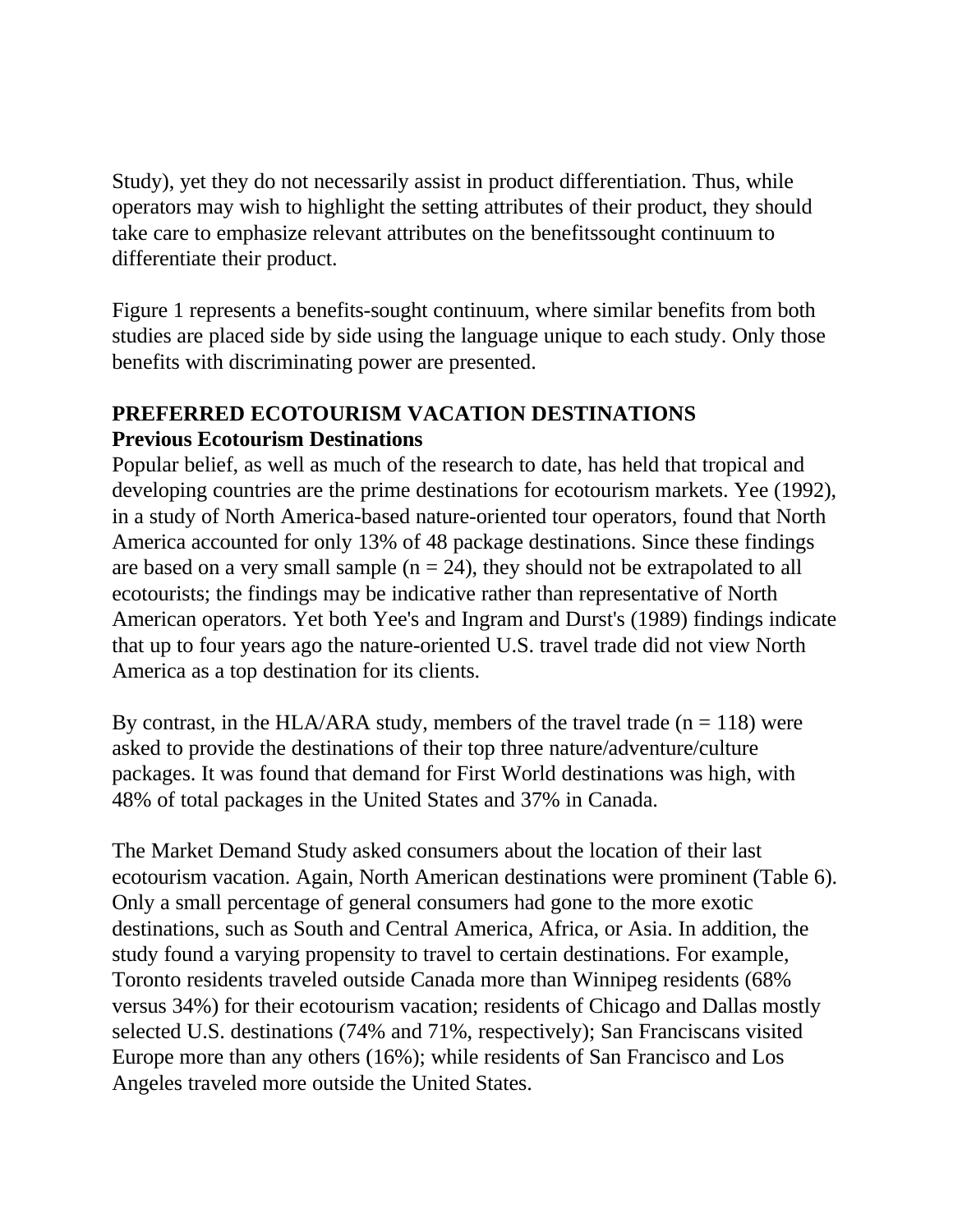The idea that the United States and Canada are attractive destinations for North American ecotourists is supported by a recent Tourism Canada (1995) survey, where nature-based operations had North Americans as their primary markets (Canada 57%, United States 23%, overseas 20%). This study also found that the specific origin was strongly linked with the activity preferred.

### **Future Ecotourism Destinations**

When North American consumers were asked their preferred future ecotourism destinations, roughly one-third of those surveyed indicated Canada, one-third indicated the United States, and one-third indicated all other destinations (Table 6). Consumers were also given the opportunity to provide a second choice of destination and responses were similar: 38% chose Canada, 25% selected the United States, and 36% picked other destinations. Experienced ecotourists were more likely to select Canadian than U.S. destinations. Merschen (1992) makes the interesting point that only 8% of U.S. citizens hold valid passports; thus, most U.S. citizens would be less likely to have overseas ecotourism destinations in mind. Since Canadian and U.S. citizens do not need a passport to travel to each other's countries, Canadian and U.S. residents are prime markets for North American ecotourism opportunities. Overall, the study found that North American destinations were popular, not only for previous vacations, but for future travel.

## **OVERALL DEMAND FOR ECOTOURISM EXPERIENCES**

One of the few points of agreement in the literature seems to be the fact that ecotourism markets are among the fastest-growing in tourism (Development Consulting Limited 1991; Cook, Stewart, and Repass 1992; Laarman and Durst 1993; Parker 1993). The environmentally committed, the travel trade markets, and general consumers are interested in products that are environmentally sensitive or beneficial (Wright 1991; Cook, Stewart, and Repass 1992; Wight 1993a). When overlaid on the changing travel preferences of general consumers, this widespread interest confirms that the potential ecotourism market is significant.

Lindberg (1991) found that tourism overall has been growing at 4% annually, but nature travel is growing at 10% to 30% each year. In Nepal, for example, there has been an explosion of trekking tourism over the last two decades. From 1980 to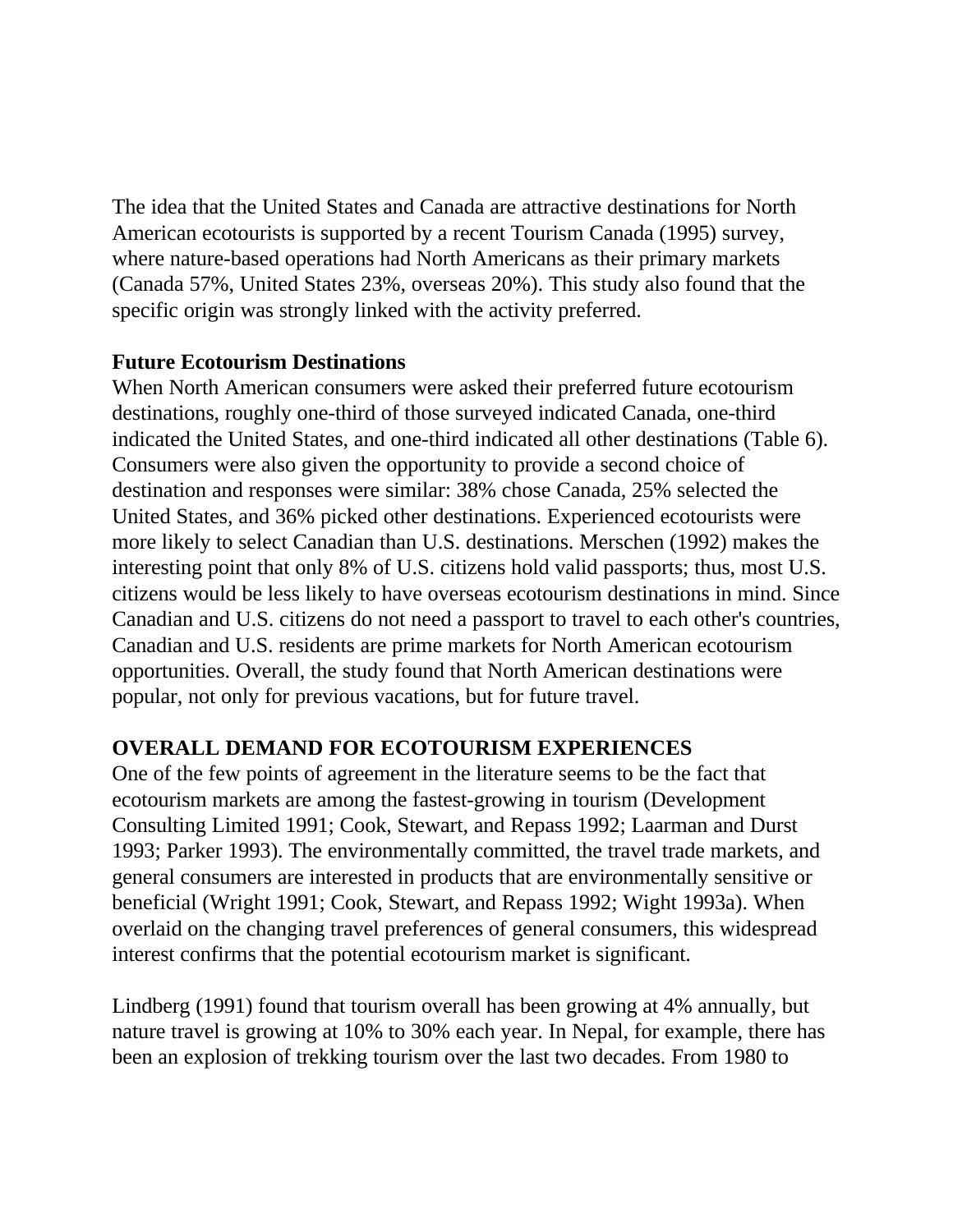1991, the number of trekkers increased 255% (27,478 to 70,000), over half of whom visited the Annapurna region (Gurung and De Coursey 1994).

The World Tourism Organization predicts that by 2000 most of the 86% increase in worldwide tourism receipts will come from active, adventurous, nature- and culturerelated travel (Reingold 1993, p. 36). Other reports indicate that nature-based tourism is predicted to grow at 25% to 30% each year, followed by adventure and culture-based tourism at 10% to 15% (Oelrichs and Prossner 1992). Such rates have yet to be substantiated. However, there is no doubt that demand is increasing rapidly.

In the HLA/ARA study, 77% of consumers had already taken a vacation involving activities related to nature, outdoor adventure, or learning about another culture in the countryside or wilderness. Of the remaining 23% who had not, all but one stated that they were interested in doing so. There is no question that the potential market for ecotourism experiences is significant and growing, whether or not this is viewed as positive. The challenge is to respond to this demand with products that meet environmental, cultural, and economically sustainable principles.

## **CONCLUSIONS**

The Market Demand Study found that travelers in ecotourism markets seek wideranging activities that are landand water-based, are active and passive, are general and specialized, and are all becoming more active. Market preferences and motivations are summarized in Figure 2. Of the top-ranked activities for each market, three common important activities are casual walking, wildlife viewing, and hiking/trekking. There is a continued need for modest hotel/ motel accommodation. But the experience determines the accommodation, and ecotourists are more likely to select from a range of intimate, adventure-type accommodation, such as cabins, lodges/inns, camping, bed-and-breakfasts, or ranches. Traveler preferences are dynamic. Certain activities are increasing or decreasing in importance for the general consumer, with interests tending to follow those of the experienced ecotourists. However, travelers in these markets are increasingly seeking products that respect the environment. Operators and destinations need to offer a wide range of products and experiences or link with others who can provide complementary experiences. Operators should also be aware that although these individuals are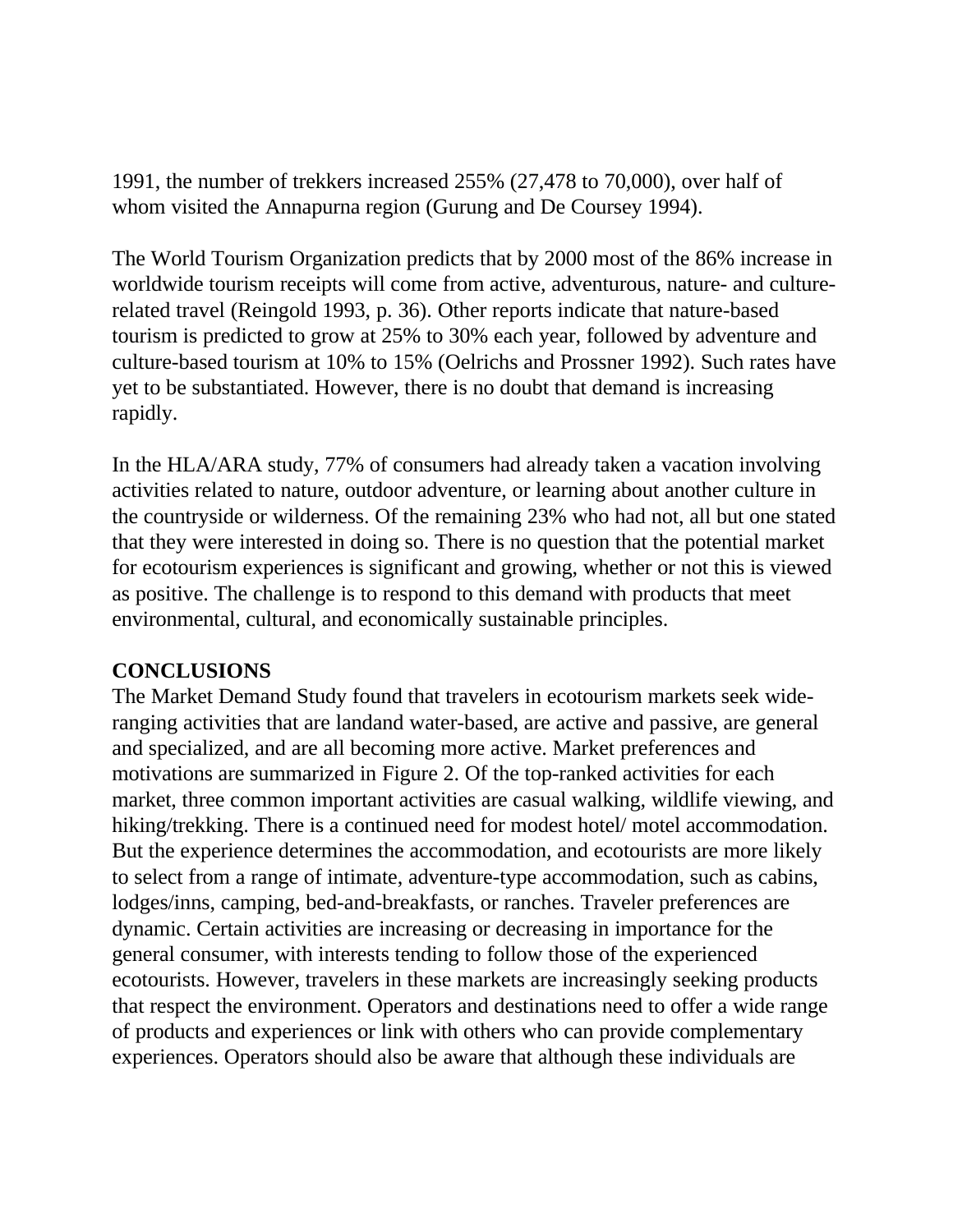interested in ecotourism, they expect to incorporate other experiences into their total trip

Ratings show wilderness, wildlife viewing, visiting parks and protected areas, walking/hiking, and learning experiences are highly important elements of the trip. Overall, the study found that North America was a popular destination for the last vacation that included nature, adventure, or cultural experiences in the countryside or wilderness. Canada and the United States continue to have appeal for the next ecotourism vacation.

There are multiple motivations and reasons for ecotourism travel, and they vary by market. Motivations are dynamic and may vary by destination. The natural setting is the most important feature for all surveyed, with ecotourists tending to be more interested in active outdoor experiences, and consumers more interested in cultural experiences. Setting, however, may not be the feature that distinguishes ecotourism from other types of travel. A benefits-sought approach is advocated. Distinguishing attributes include uncrowded, remote/wilderness, learning about wildlife/nature, learning about natives/culture, community benefits, viewing plants and animals, and physical challenge. These are features to consider in the development and promotion of ecotourism product.

#### **REFERENCES**

Allcock, A., B. Jones, S. Lane, and J. Grant (1994). National Ecotourism Strategy. Canberra, Australia: Commonwealth Department of Tourism.

ARA Consulting Group, Eureka Tourism and Hospitality Management Consultants, and the Tourism Research Group (1991). Yukon Wilderness Adventure Travel Market Awareness Study. Whitehorse: Department of Tourism, Government of Yukon.

ARA Consulting Group (1994). Ecolodge Survey: A Supporting Technical Paper for the Government of Trinidad and Tobago Tourism Master Plan.

Ayala, H. (1995). ''From Quality Product to Ecoproduct: Will Fiji Set a Precedent?'' Tourism Management, 16 (1): 39#47.

Backman, K. F., and T. D. Potts (1993). Profiling Nature-Based Travelers: Southeastern Market Segments. Clemson, SC: Strom Thurmond Institute.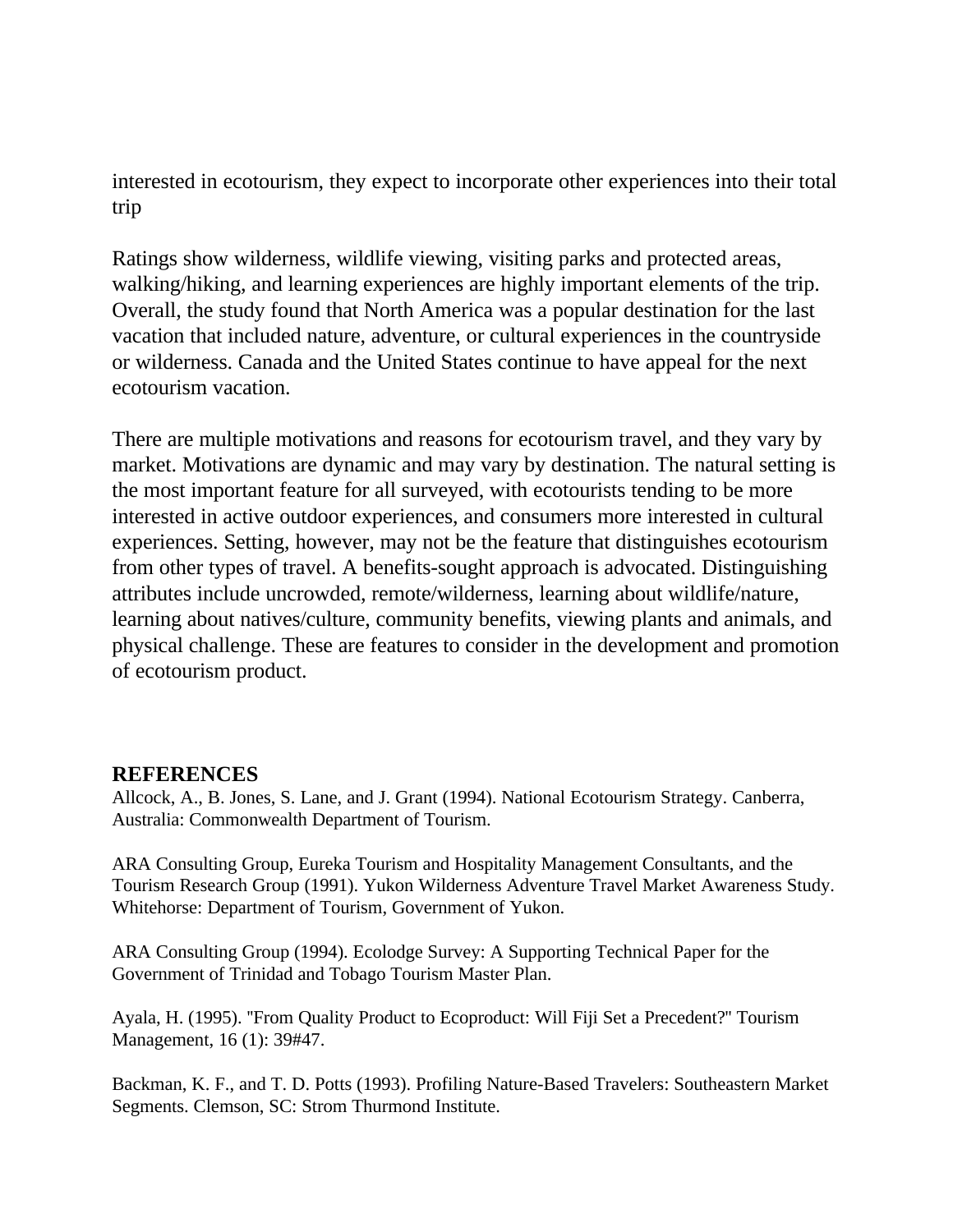Ballantine, J. L., and P. F. J. Eagles (1994). ''Defining Canadian Ecotourists.'' Journal of Sustainable Tourism, 2 (4): 210#13.

Boo, E. (1990). Ecotourism: The Potential and Pitfalls. Washington, DC: World Wildlife Fund.

Cook, S. D., E. Stewart, and K. Repass (1992). Discover America: Tourism and the Environment. Washington, DC: Travel Industry Association of America.

Crossley, J., and B. Lee (1994). ''Ecotourists and Mass Tourists: A Difference in `Benefits Sought'.'' In Proceedings of the 25th Anniversary Conference, Travel and Tourism Research Association, Bal Harbour, Florida, June 18#22. Wheat Ridge, CO: Travel and Tourism Research Association, pp. 22#29.

Development Consulting Limited (1991). Ecotourism Opportunity Identification Study. A report submitted to the Policy and Program Development Branch of the Ontario Ministry of Northern Development and Mines.

Eagles, P. F. J. (1992). ''The Travel Motivations of Canadian Ecotourists.'' Journal of Travel Research, 31 (Fall): 3#7.

Eagles, P. F. J., and J. W. Cascagnette (1995). ''Canadian Ecotourists: Who Are They?'' Tourism Recreation Research, 20 (1): 22#28.

Fennell, D., and B. Smale (1992). ''Ecotourism and Natural Resource Protection.'' Tourism Recreation Research, 17 (1): 21#32.

Gardner, T., and S. McArthur (1995). ''Guided Nature-Based Tourism in Tasmania's Forests: Trends, Constraints and Implications.'' Tourism Recreation Research, 22 (1): 53#56.

Gurung, C. P., and M. De Coursey (1994). ''The Annapurna Conservation Area Project: A Pioneering Example of Sustainable Tourism?'' In Ecotourism: A Sustainable Option? edited by E. Cater and G. Lowman. Chichester, West Sussex, UK: John Wiley and Sons.

Hall, C. M., and B. Weiler (1992). ''What's Special about Special Interest Tourism?'' In Special Interest Tourism, edited by B. Weiler and C. M. Hall. London: Belhaven Press, pp. 1#14.

Henning, D. H. (1993). ''Nature-Based Tourism Can Help Conserve Tropical Forests.'' Tourism Recreation Research, 18 (2): 45#50.

HLA Consultants (1994). Tour Operator Market for Alberta Ecotourism Experiences. Edmonton, Alberta: Alberta Economic Development and Tourism.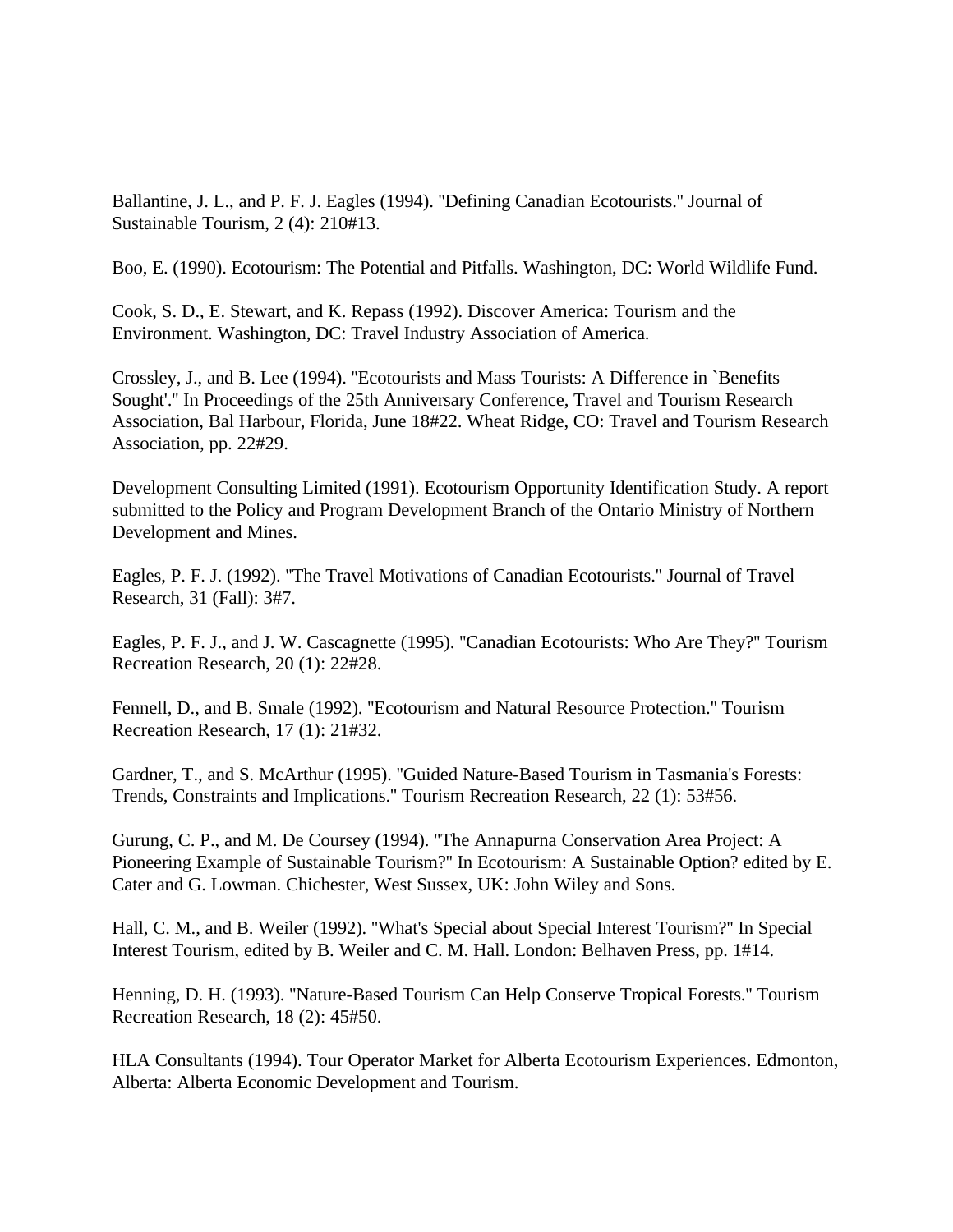HLA Consultants and the ARA Consulting Group (1994). Ecotourism - Nature/Adventure/Culture: Alberta and British Columbia Market Demand Assessment. Prepared for Canadian Heritage; Industry Canada; British Columbia Ministry of Small Business, Tourism and Culture; Alberta Economic Development and Tourism; and the Outdoor Recreation Council of British Columbia.

Ingram, C. D., and P. B. Durst (1989). ''Nature-Oriented Tour Operators: Travel to Developing Countries.'' Journal of Travel Research, 28 (Fall): 11#15.

Kerr, J. (1992). ''Making Dollars and Sense out of Ecotourism/Nature Tourism.'' In Ecotourism: Incorporating the Global Classroom, edited by B. Weiler. 1991 Conference Papers. Canberra, Australia: University of Queensland, Bureau of Tourism Research, pp. 248#52.

Laarman, J. G., and P. B. Durst (1993). ''Nature Tourism as a Tool for Economic Development and Conservation of Natural Resources.'' In Nature Tourism and Asia: Opportunities and Constraints for Conservation and Economic Development, edited by J. Nenon and P. B. Durst. Washington, DC: USDA, Forest Service, USAID, USDA, Office of International Cooperation and Development, pp. 1#19.

Lew, A. A. (1995). ''Ecotourism in the Pacific Asia Region.'' Unpublished paper.

Lindberg, K. (1991). Policies for Maximizing Nature Tourism's Ecological and Economic Benefits. World Resources Institute, February.

Loker, L. (1993). ''The Backpacker Phenomenon II: More Answers to Further Questions.'' Townsville, Australia: Department of Tourism, James Cook University of North Queensland. Cited in M. Hockings (1994). ''A Survey of the Tourism Operator's Role in Marine Park Interpretation.'' Journal of Tourism Studies, 5 (1): 16#28.

Merschen, A. (1992). ''Marketing Techniques and Critiques.'' In Proceedings of the 1992 World Congress on Adventure Travel and Eco-Tourism, Whistler, British Columbia. Englewood, CO: Adventure Travel Society, pp. 210#17.

Nababan, A., and A. Aliadi (1993). ''Nature Tourism Profile: Indonesia.'' In Nature Tourism and Asia: Opportunities and Constraints for Conservation and Economic Development, edited by J. Nenon, and P. B. Durst. Washington, DC: USDA, Forest Service, USAID, USDA, Office of International Cooperation and Development, pp. 43#54.

Oelrichs, I., and G. Prossner, eds. (1992). ''Endemic Tourism: A Profit able Industry in a Sustainable Environment.'' Discussion paper, Pacific Asia Travel Association, Kings Cross, November. Cited in H. Ayala (1995). ''From Quality Product to Ecoproduct: Will Fiji Set a Precedent?'' Tourism Management, 16 (1): 39#47.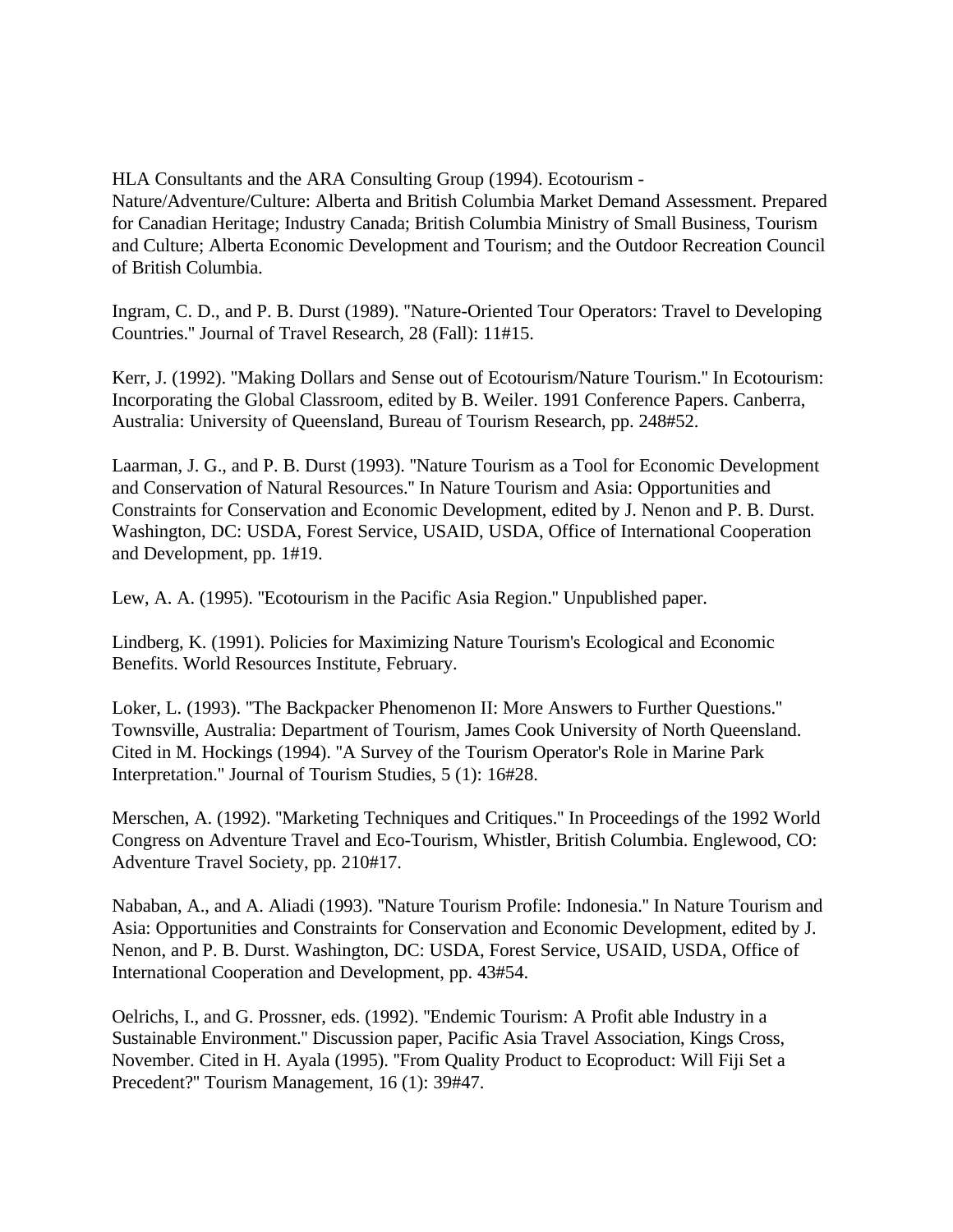Parker, T. (1993). ''Nature Tourism in Nepal.'' In Nature Tourism and Asia: Opportunities and Constraints for Conservation and Economic Development, edited by J. Nenon and P. B. Durst. Washington, DC: USDA, Forest Service, USAID, USDA, Office of International Cooperation and Development, pp. 21#30.

Pearce D. G., and P. M. Wilson (1995). ''Wildlife-Viewing Tourists in New Zealand.'' Journal of Travel Research, 34 (Fall): 19#26.

Reingold, L. (1993). ''Identifying the Elusive Ecotourist.'' In Going Green, a supplement to Tour and Travel News, October 25, pp. 36#39.

Silverberg, K. E., S. J. Backman, and K. F. Backman (1994). ''A Preliminary Investigation into the Psychographics of Nature-Based Travelers to the Southeastern United States.'' In Proceedings of the 25th Anniversary Conference, Travel and Tourism Research Association, Bal Harbour, Florida, June 18#22. Wheat Ridge, CO: Travel and Tourism Research Association, 36#40.

Sorensen, Lynne (1993). ''The Special-Interest Travel Market.'' Cornell Quarterly, 34 (June): 24#30.

Tourism Canada (1995). Adventure Travel in Canada: An Overview of Product, Market and Business Potential. Ottawa: Industry Canada.

Wight, P. A. (1993a). ''Improved Business Positioning: Environmentally Responsible Marketing of Tourism.'' In Expanding Responsibilities: A Blueprint for the Travel Industry, Proceedings of the 24th TTRA Conference, Whistler, British Columbia, June 13#16. Wheat Ridge, CO: Travel and Tourism Research Association, pp. 200#7.

\_\_\_ (1993b). ''Sustainable Ecotourism: Balancing Economic, Environmental and Social Goals within an Ethical Framework.'' Journal of Tourism Studies, 4 (2): 54#66.

\_\_\_ (1995a). ''Environmentally Sensitive Technologies/Facilities: Responding to Market Demand for Responsible Travel and Deriving Economic Benefit.'' Paper presented to Sharing Tomorrow: Exploring Responsible Tourism. Interpretation Canada National Conference. Riding Mountain National Park, Manitoba, September 24#27.

\_\_\_ (1995b). ''Greening of Remote Tourism Lodges.'' Paper presented to Conference Shaping Tomorrow's North -- The Role of Tourism and Recreation. Lakehead University, Thunder Bay, Ontario, October 12#15.

\_\_\_ (1995c). ''Marketing to the Ecotourism Client.'' Paper presented to Conference Shaping Tomorrow's North -- The Role of Tourism and Recreation. Lakehead University, Thunder Bay, Ontario, October 12#15.